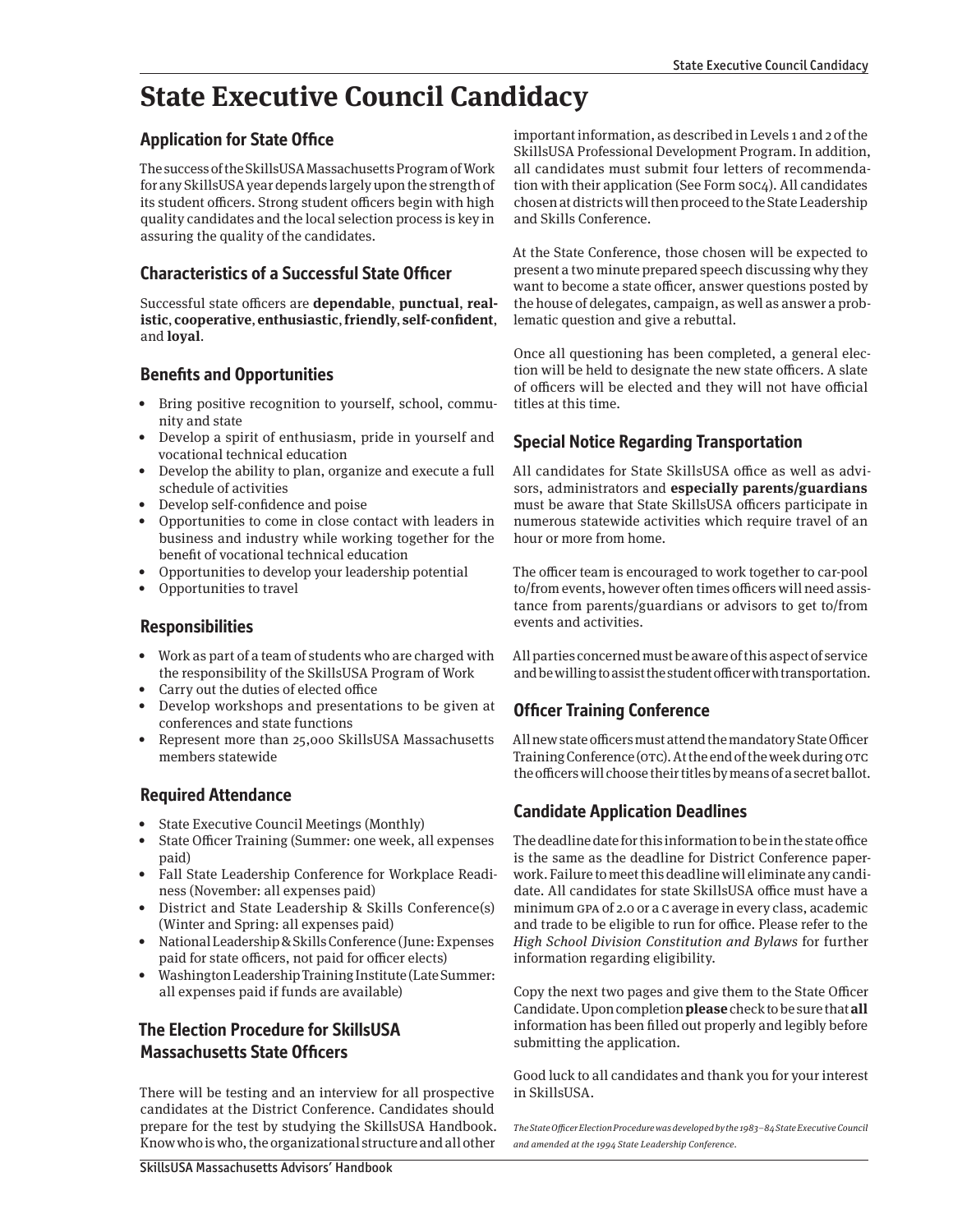# **State Officer Candidate Information**

Form SOC3 Please Print Neatly or Type

| <b>Candidate Information</b>                                              |                                                                                                                                                                                                                                      |
|---------------------------------------------------------------------------|--------------------------------------------------------------------------------------------------------------------------------------------------------------------------------------------------------------------------------------|
| <b>Full Name</b>                                                          |                                                                                                                                                                                                                                      |
| SkillsUSA Office Held                                                     |                                                                                                                                                                                                                                      |
|                                                                           |                                                                                                                                                                                                                                      |
| Present Year in School (circle one) 9 10 11 12                            |                                                                                                                                                                                                                                      |
| <b>Home Address</b>                                                       |                                                                                                                                                                                                                                      |
| City, State and Zip                                                       |                                                                                                                                                                                                                                      |
| Parent(s)/Name(s)                                                         | the control of the control of the control of the control of the control of the control of                                                                                                                                            |
|                                                                           |                                                                                                                                                                                                                                      |
| <b>School Information</b>                                                 |                                                                                                                                                                                                                                      |
| <b>School Name</b>                                                        | the control of the control of the control of the control of the control of the control of                                                                                                                                            |
| <b>School Address</b>                                                     |                                                                                                                                                                                                                                      |
| City, State and Zip                                                       | <u> 1989 - Johann John Stoff, deutscher Stoffen und der Stoffen und der Stoffen und der Stoffen und der Stoffen und der Stoffen und der Stoffen und der Stoffen und der Stoffen und der Stoffen und der Stoffen und der Stoffen </u> |
| School Telephone Number $($ <sub>___</sub> _) _____ <sup>_</sup> ________ |                                                                                                                                                                                                                                      |
| <b>Superintendent Director</b>                                            | <u> 1980 - Johann Stein, marwolaethau a bhann an t-Amhair ann an t-Amhair an t-Amhair an t-Amhair an t-Amhair an</u>                                                                                                                 |
| <b>Trade Area</b>                                                         |                                                                                                                                                                                                                                      |
| Shop Instructor                                                           |                                                                                                                                                                                                                                      |
| Chapter SkillsUSA Advisor                                                 |                                                                                                                                                                                                                                      |
| <b>Emergency Contact</b>                                                  |                                                                                                                                                                                                                                      |
| If there is an emergency, whom should we contact:                         |                                                                                                                                                                                                                                      |
| Name                                                                      | Relationship                                                                                                                                                                                                                         |
| Home Telephone (____) _______________ _________                           | <b>Work Phone</b>                                                                                                                                                                                                                    |
|                                                                           | $(\_\_ \_\_ )\_\_ \_\_ .$<br>Telephone                                                                                                                                                                                               |
|                                                                           |                                                                                                                                                                                                                                      |
| Policy Number                                                             |                                                                                                                                                                                                                                      |